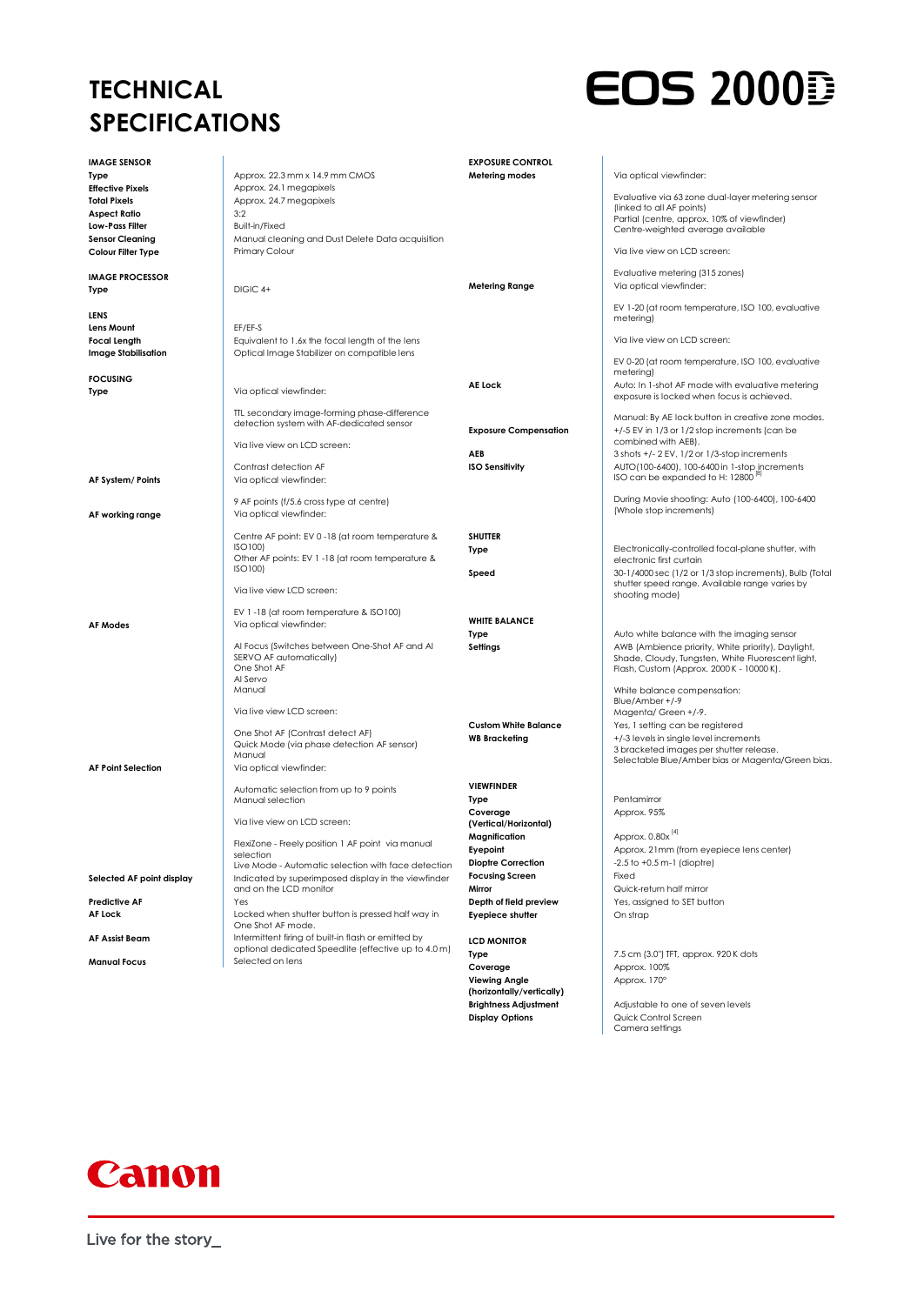## **TECHNICAL SPECIFICATIONS**



**FLASH Built-in Flash GN (ISO 100, meters)** 9.2 **Built-in Flash Coverage** up to 17mm focal length (35mm equivalent: 28mm) **Built-in Flash recycle time** Approx. 2 seconds **Modes** Auto, Manual Flash On/off **Red-Eve Reduction Red-Eve Reduction X-sync** X-contact not equipped, Max. flash sync speed: 1/200 sec. with compatible Speedlites **Flash Exposure Compensation** +/- 2EV in 1/2 or 1/3 increments **Flash Exposure Lock** Yes **Second Curtain Synchronisation** Yes **HotShoe/ PC terminal** Yes/No **External Flash Compatibility** E-TTL II with EX series Speedlites [32]<br> **External Flash Control** Available via camera menu scree **External Flash Control** Available via camera menu screen, except for wireless radio flash shooting settings **SHOOTING Modes** Scene Intelligent Auto, No Flash, Creative Auto, Portrait, Landscape, Close-up, Sports, Food, Night Portrait, Movie, Program AE , Shutter priority AE, Aperture priority AE, Manual Picture Styles **Auto, Standard, Portrait, Landscape, Neutral, Faithful,** Monochrome, User Defined (x3) **Colour Space** strategy strategy strategy space strategy space strategy space strategy space strategy space strategy space strategy space strategy space strategy space strategy space strategy space strategy space strategy **Image Processing**<br>
Auto Lighting Optimizer (4 settings) Long exposure noise reduction High ISO speed noise reduction (4 settings) Auto Correction of Lens Peripheral illumination (up to 36 lens profiles can be registered in camera) Creative filters (Grainy B/W, Soft focus, Toy camera, Miniature effect, Fish-eye) - during image Playback only **Drive modes** Single, Continuous, Self timer (2s, 10s, 10s, + continuous shots 2-10) **Continuous Shooting** Max. Approx. 3 fps for approx. 150 JPEG images <sup>[1]</sup>, <br>
11 images RAW <sup>[2] [10]</sup> **LIVE VIEW MODE Coverage Approx. 100% (horizontally and vertically)** Approx. 100% (horizontally and vertically) **Frame Rate** 29.97 fps<br>**Focusing** Live Moc **Focusing** Live Mode: One Shot AF (Contrast detect AF) Quick Mode: One Shot AF (phase detection AF sensor) Manual (Magnification 5x or 10x available) **Metering** Real-time evaluative metering with image sensor Active metering time can be changed **Display Options** Grid overlay (x2), Histogram **FILE TYPE Still Image Type** JPEG: Fine, Normal (Exif 2.30 compliant) / Design rule for Camera File system (2.0), RAW: RAW (14bit, Canon original RAW 2nd edition), Digital Print Order Format [DPOF] Version 1.1 compliant **RAW+JPEG simultaneous recording** Yes, RAW + Large JPEG **Image Size** JPEG 3:2: (L) 6000 x 4000, (M) 3984 x 2656, (S1) 2976 x 1984, (S2) 1920 x 1280, (S3) 720 x 480 JPEG 4:3: (L) 5328 x 4000, (M) 3552 x 2664, (S1) 2656 x 1992, (S2) 1696 x 1280, (S3) 640 x 480 JPEG 16:9: (L) 6000 x 3368, (M) 3984 x 2240, (S1) 2976 x 1680 (S2) 1920 x 1080, (S3) 720 x 408 JPEG 1:1: (L) 4000 x 4000, (M) 2656 x 2656, (S1) 1984 x 1984, (S2) 1280 x 1280, (S3) 480 x 480 RAW: (RAW) 6000 x 4000 **Movie Type** MOV (Video: H.264 inter frame (IPB), Sound: Linear PCM, recording level can be manually adjusted by user) **Movie Size** 1920 x 1080 (30, 25, 24 fps) 1280 x 720 (60, 50 fps) 640 x 480 (30, 25 fps) **Movie Length** Max duration 29 min 59 sec, Max file size 4 GB **Folders Example 20** New folders can be manually created and selected **File Numbering** Consecutive numbering Auto reset **OTHER FEATURES Custom Functions** 11 Custom Functions **Metadata Tag** User copyright information (can be set in camera)<br>| Image rating (0-5 stars) **Intelligent Orientation Sensor** Yes **Playback zoom** 1.5x - 10x enabled in 15 steps **Display Formats** (1) Single image with information (2 levels) Fade 3 **Histogram** Brightness: Yes RGB: Yes **Highlight Alert** Yes **Menu Categories** (1) Shooting menu (x4) **Menu Languages** 25 Languages **GPS** Compatible with GPS receiver GP-E2 **Firmware Update** Update possible by the user. **INTERFACE Computer** Hi-Speed USB **Wi-Fi Wi-Fi** (IEEE802.11b/g/n), (2.4 GHz only)<sup>[17]</sup> or open open **Other HDMI mini (Type-C)** output **DIRECT PRINT PictBridge** Yes **STORAGE Type** SD card, SDHC card or SDXC card **SUPPORTED OPERATING SYSTEM PC & Macintosh** Windows 10 / 8.1 / 7 SP1<sup>[24]</sup> Mac OS X 10.10 - 10.13 **SOFTWARE Image Processing Digital Photo Professional (RAW Image Processing) Other** EOS Utility<br>
EOS Lens Registration Tool



EOS Web Service Registration Tool EOS Sample Music Picture Style Editor

Camera Connect app available on iOS and Android devices [34]



Manual reset